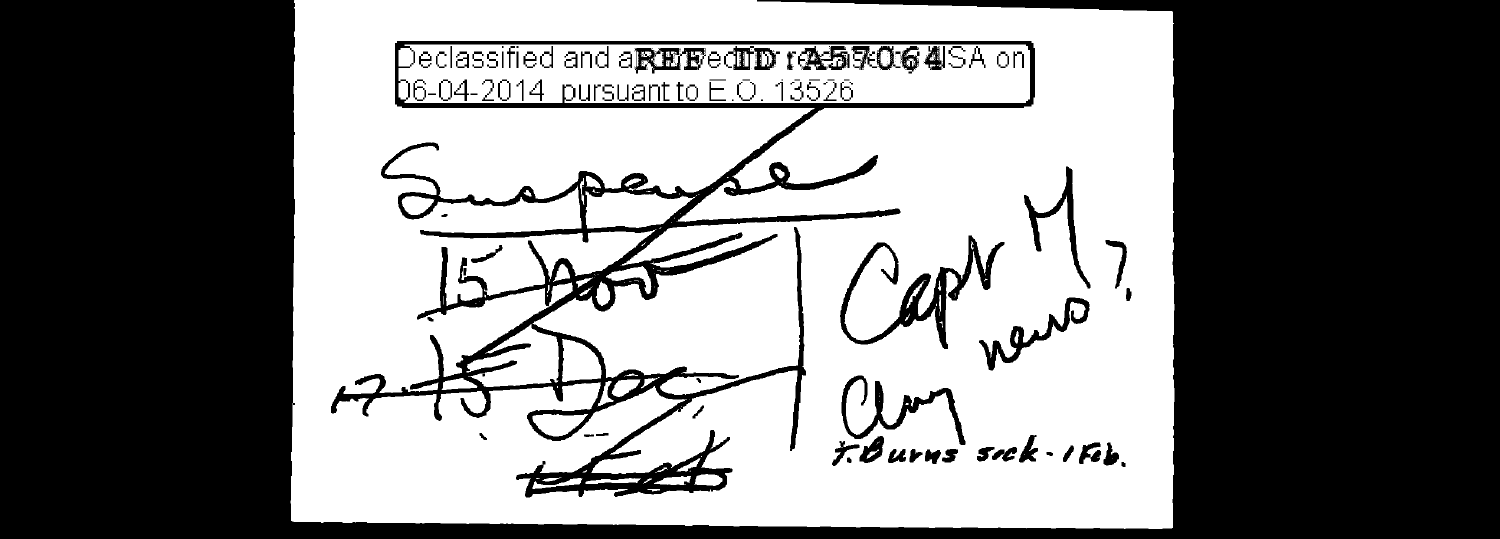REF JOURN 169 wel Capital Marian 17 Our y many a reply has come what you saint to we. Tous Barros 15 Upudling -sick,<br>100m T be in 1.11 Mon., 4 Oct.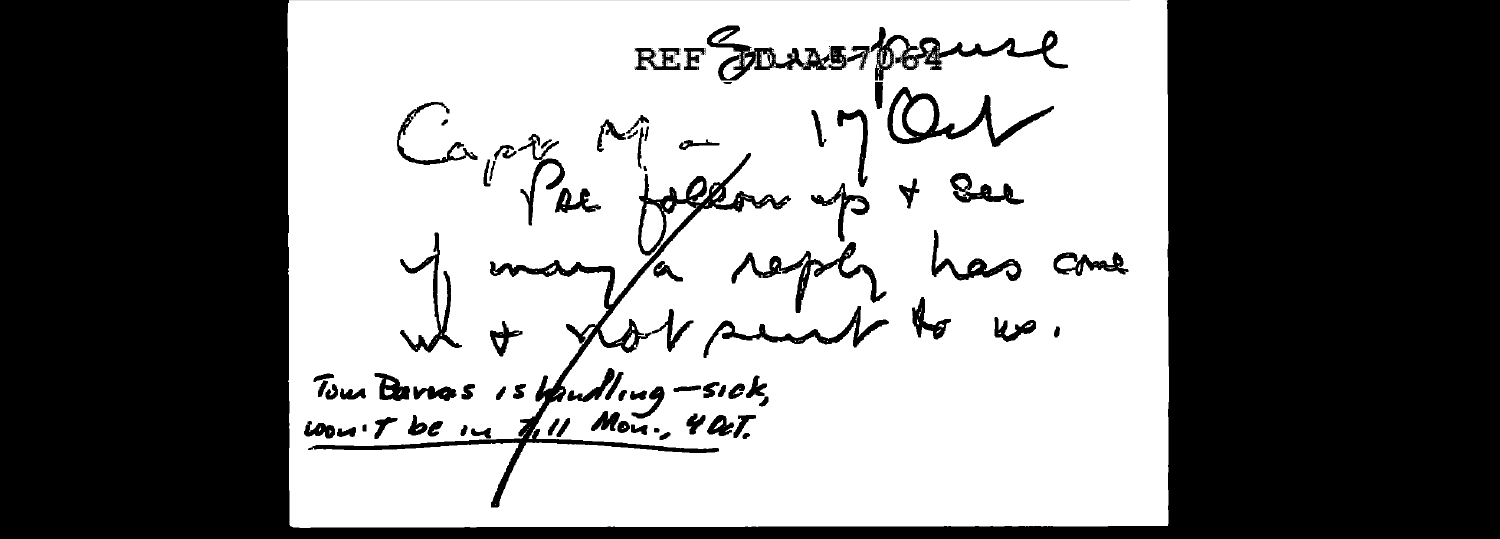| MEMO ROUTING SLIP REE NEED USERS TO GAS, DISAPPROVALS,<br><b>1 NAME OR TITLE</b>                                                             | <b>INITIALS</b><br>$\bullet$ | <b>CIRCULATE</b>                  |
|----------------------------------------------------------------------------------------------------------------------------------------------|------------------------------|-----------------------------------|
|                                                                                                                                              |                              |                                   |
| ORGANIZATION AND LOCATION                                                                                                                    | DATE                         | <b>COORDINATION</b>               |
| 2                                                                                                                                            |                              | <b>FILE</b>                       |
|                                                                                                                                              |                              | <b>INFORMATION</b>                |
| 2                                                                                                                                            |                              | <b>NECESSARY</b><br><b>ACTION</b> |
|                                                                                                                                              |                              | <b>NOTE AND</b><br><b>RETURN</b>  |
| 4                                                                                                                                            |                              | SEE ME                            |
|                                                                                                                                              |                              | <b>SIGNATURE</b>                  |
| REMARKS TAE AMSWER TO The 26 CKT 54<br>It was received (we saw it).<br>It stated that the Sield had been<br>asked to expedite their answers. |                              |                                   |
| No Thoug new since Told.<br>7. Burns (P/P) says, "I don't<br>know how meany Times we can<br>needle them with propriety."                     |                              |                                   |
| <b>FROM NAME OR TITLE</b>                                                                                                                    |                              | DATE<br><b>SS</b>                 |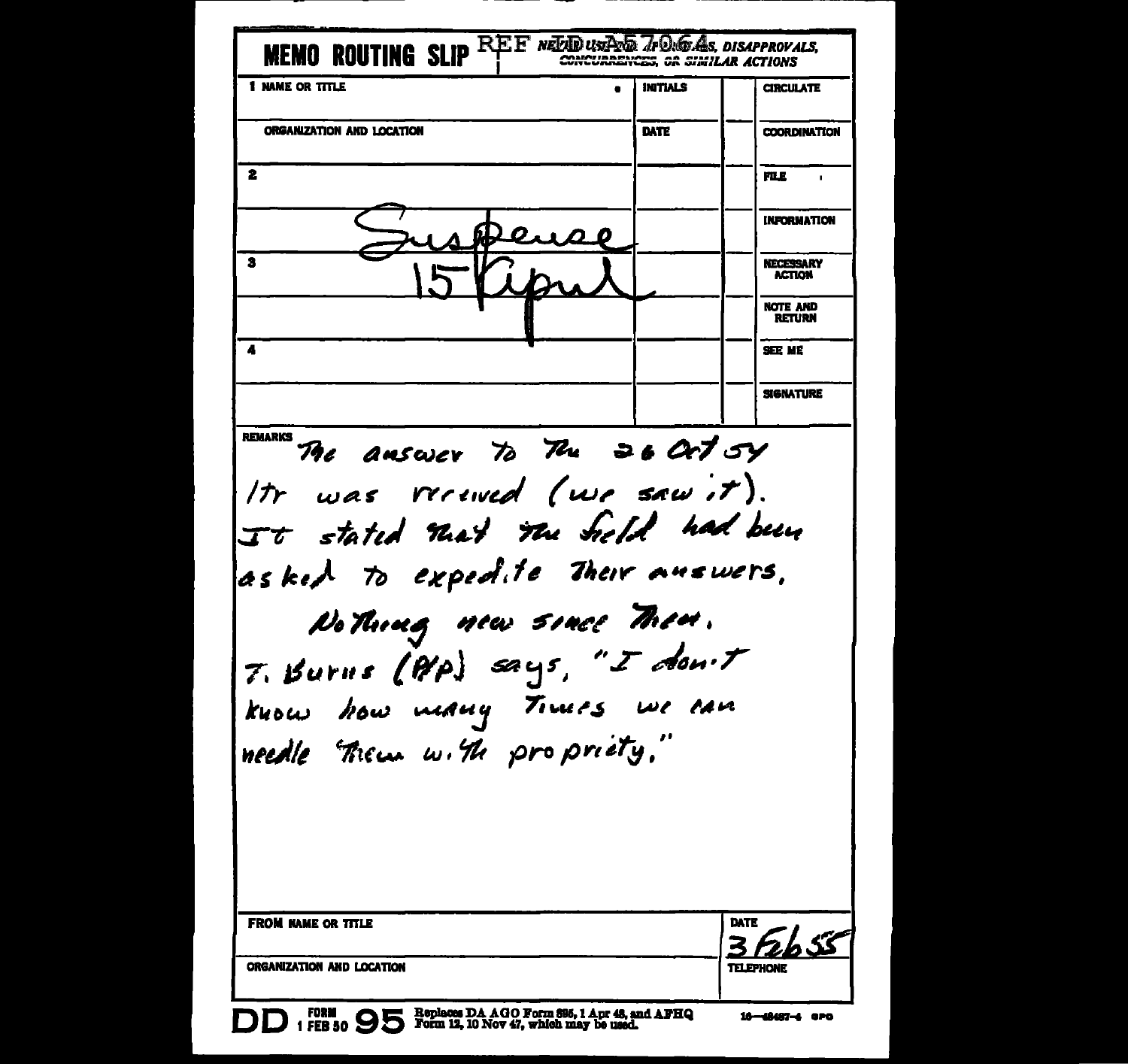Ŧ -REE-1D+A57064 NEVER USE FOR APPROVALS. DISAPPROVALS. **MEMO ROUTING SLIP CONCURRENCES, OR SIMILAR ACTIONS 1 NAME OR TITLE INITIALS CIRCULATE** ORGANIZATION AND LOCATION DATE **COORDINATION**  $\mathbf{S}$  .  $\mathbf{z}$ FILE **INFORMATION**  $\mathbf{a}$ **NECESSARY ACTION** NOTE AND **RETURN**  $\blacktriangleleft$ SEE ME **SIGNATURE** REMARKS Mr. Burns (P/p) says he expects The correspondouse to be returned To him inconventarily from The NG he can write a follow-up. He  $50$ putting you on the routing  $15$ of The letter. ext he wews No answer to Itr. of ZL Oct. yet. (ISN:v). -99 T.Burus will letus know as **FROM NAME OR TITLE** DATE soon as he hears anything IS OcT. ORGANIZATION AND LOCATION  $(s)$  Nov **TELEPHONE**  $39<sub>W</sub>$ ucore. TORM COMPUTER TO THE RESIDENCE OF THE SOLUTION OF THE SOLUTION OF THE SOLUTION OF STATES OF THE SOLUTION OF THE SOLUTION OF THE SOLUTION OF THE SOLUTION OF THE SOLUTION OF THE SOLUTION OF THE SOLUTION OF THE SOLUTION OF TH 16-4842-4 are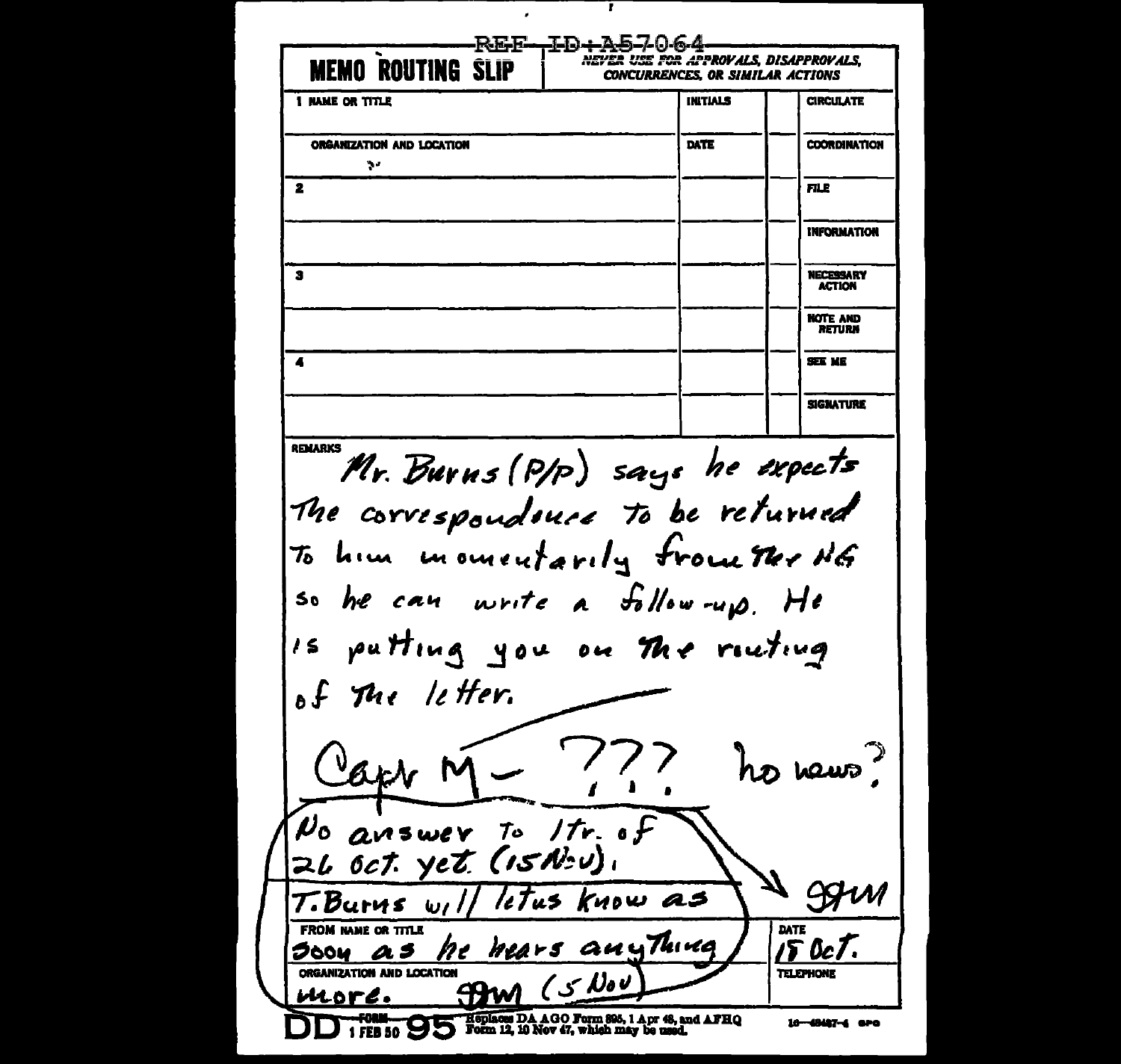| MO ROUTING SLĪŘ<br>WEI                                                    | 75 Z<br>OK ÄPROVALS. DISAPPROVALS.<br><b>CONCURRENCES, OR SIMILAR ACTIONS</b> |                            |
|---------------------------------------------------------------------------|-------------------------------------------------------------------------------|----------------------------|
| <b>1 NAME OR TITLE</b>                                                    | <b>INTIALS</b>                                                                | <b>CIRCULATE</b>           |
| ORGANIZATION AND LOCATION                                                 | DATE                                                                          | <b>COORDUM TION</b>        |
| 2                                                                         |                                                                               | FILE                       |
|                                                                           |                                                                               | <b>UNRORMATION</b>         |
| я                                                                         |                                                                               | NECESSARY<br><b>ACTION</b> |
|                                                                           |                                                                               | <b>NOTE AND</b><br>RETURK  |
| 4                                                                         |                                                                               | <b>SEC. 167</b>            |
|                                                                           |                                                                               | <b>SIGNATURE</b>           |
|                                                                           | 5till no reply.                                                               |                            |
|                                                                           |                                                                               |                            |
|                                                                           |                                                                               |                            |
| P/P 9 AG have a<br>FROM HAME OR TITLE<br><b>ORGANIZATION AND LOCATION</b> |                                                                               | 19. PH                     |